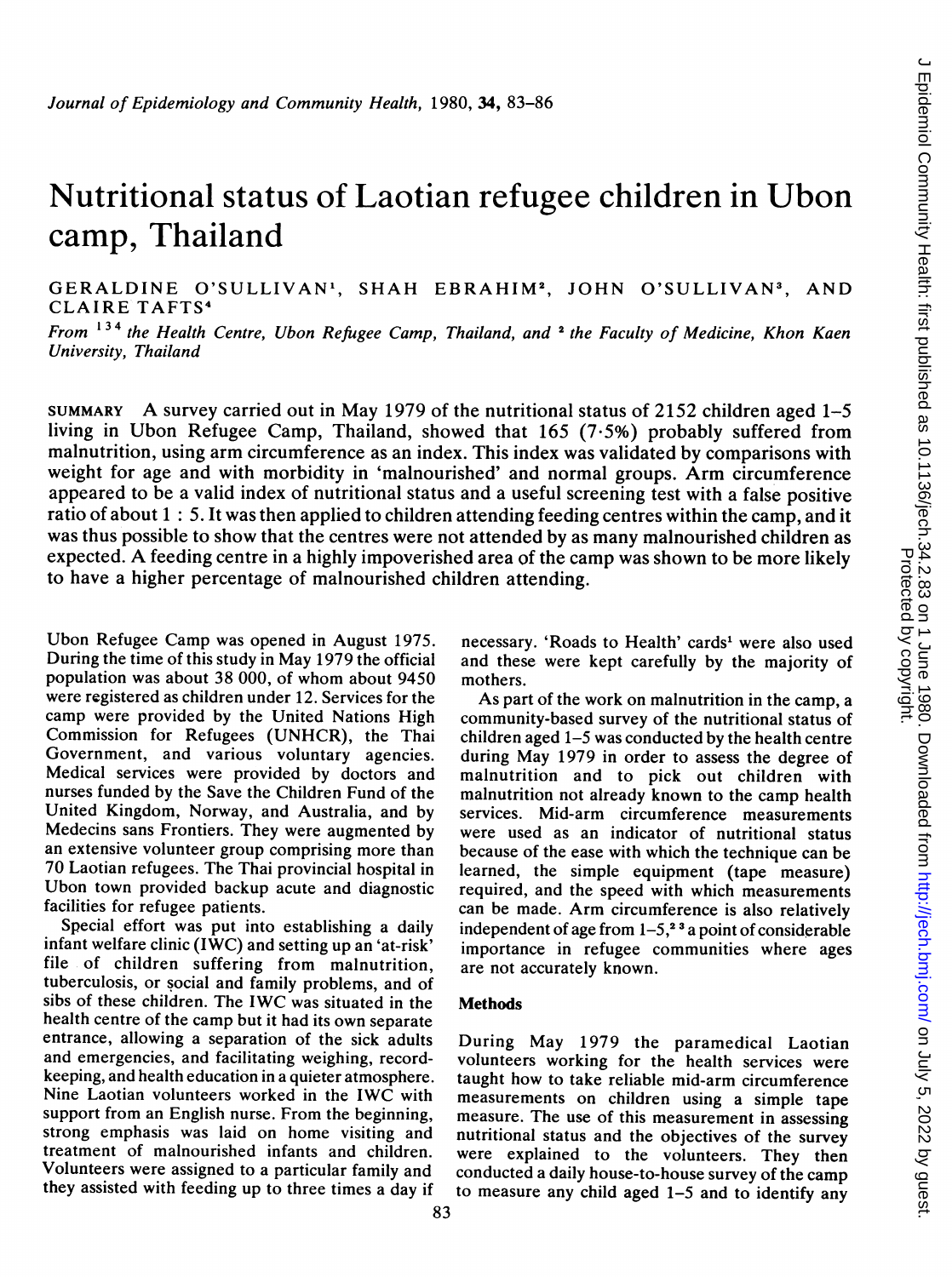child with an arm circumference of less than 12-5 cm by name and address. Other children were recorded in groups  $(12.5 - 13.4$  and  $13.4 + cm$ ) but were not otherwise identified. Repeated visits were necessary to 'catch' children who were not at home on previous visits but the objective of trying to find any malnourished children not known to the IWC seemed to provide some incentive. The paramedical volunteers were also entrusted with other jobs, including treatment of minor illness at home, immunisation, health education, and occasional distribution of supplies like blankets or mosquito nets from UNHCR. It was thus possible for them to measure children as well as to do other useful work during the home visits.

In deciding whom to measure, they had to rely on the family consensus of opinion about the age of children. Children who were 'malnourished', using arm circumference of less than  $12.5$  cm as the criterion, were then followed up in the IWC; they were re-measured and weighed and a clinical assessment of their nutritional status was made by the medical staff. Individual children were then allocated to the 'at-risk' category, well baby clinic follow-up, or no specific follow-up. The children's clinic record cards were also scrutinised for details of previous allocation to the 'at-risk' category, and of acute and chronic episodes of illness during the 12 months from May 1978 to May 1979.

Episodes of illness were categorised by the reasons for attendance at the health centre. Any episode of acute illness was noted (upper respiratory infections, diarrhoea, and lower respiratory infections were the commonest) and the total number of episodes-not visits -was recorded for each individual. Children with chronic anaemia or congenital malformations were recorded as 'chronic illness'. Children with tuberculosis, malaria, or chronic worm infection were recorded as 'chronic infection'.

A control group of normal children aged 1-5 was drawn from the clinic records using a stratified sampling based on address. Clinic records were filed by house number; some houses held as many as 400 people. Relative percentages based on the total numbers in a house were drawn from the files, starting at the first card and abstracting each record of a child aged 1-5 in May 1979 until the required numbers were reached for the sample from that house. The records for these children were then examined, the same criteria for episodes of illness were applied, and details of acute and chronic illness and of chronic infection over the past year were recorded.

Other arm circumference surveys were conducted at feeding centres opened by Food for the Hungry International, to assess the number of malnourished children attending for free food supplements. It was ㅎ felt that before attempting to organise more work on Comm food distribution, some assessment should be made of whether food was being received by children most in need.

Comparisons were made between episodes of  $\overline{z}$ acute illness in the malnourished and control children, and tested for significance using the  $\chi^2$  test. Comparisons were also made between the numbers ₹ of children receiving free food supplements at the main feeding centre and at a similar satellite centre  $\frac{\alpha}{2}$ 으 sited near to the poorest area of the camp, and tested for significance using the  $\chi^2$  test.

J Epidemiol Community Health: first published as 10.1136/jech.34.2.83 on 1 June 1980. Downloaded from <http://jech.bmj.com/> on July 5, 2022 by guest. Children were also assigned to a weight-for-age index of nutritional status based on Gomez criteria4 using data drawn from a group of Bangkok preschool g children. This was published as graphs of weight-for-age with three degrees of malnutrition shown by the UNICEF Bangkok office. This graph was widely used among refugee camp staff in Thailand so some degree of comparability between camps was possible. Protect

订  $\frac{8}{3}$ 

### **Results**

Protected by copyright. The total population of children under 12 in the cam $\frac{3}{2}$   $\frac{3}{2}$ was about 9450. During the survey 2152 children  $\rightarrow$ June aged 1-5 were measured. This represents all the children in this age group who could be found during the month of the survey. No further breakdowns  $\mathbf{d}$ . the age distribution of the population were available so no accurate assessment can be made of the proportion of the total population aged 1-5 surveyed.

Table <sup>1</sup> Distribution of arm circumference measurements of children aged 1-5, Ubon Refugee Camp, 1979

| proportion of the total population aged $1-5$ $\frac{1}{5}$<br>surveyed.                                      |      |           |          |  |  |  |  |  |
|---------------------------------------------------------------------------------------------------------------|------|-----------|----------|--|--|--|--|--|
| Table 1 Distribution of arm circumference measurements<br>ğ,<br>of children aged 1-5, Ubon Refugee Camp, 1979 |      |           |          |  |  |  |  |  |
| Measurement (cm)                                                                                              | No.  | %         | ਡੋਂ      |  |  |  |  |  |
| < 12                                                                                                          | 55   | 2.5       | ╕        |  |  |  |  |  |
| $12 - 12.4$                                                                                                   | 110  | $5-0$     |          |  |  |  |  |  |
| $12.5 - 13.4$                                                                                                 | 486  | 22.5      |          |  |  |  |  |  |
| $13.5+$                                                                                                       | 1501 | $70-0$    |          |  |  |  |  |  |
| Total                                                                                                         | 2152 | $100 - 0$ | ntp://je |  |  |  |  |  |

Of the 165 children with arm circumference less 듕 than  $12.5$  cm, a total of 140 were traced and attended 3. the clinic for clinical assessment and remeasurement. Fifteen clinic cards belonging to this group could not be traced at the end of the study so data have been presented for 125 children. Children with arm circumference less than 12 cm were all known to clinic services and were all being actively followed up.  $\epsilon$ 

Only four children were discovered who had never attended the health services and were suffering from severe malnutrition. These children were subsequently put 'at-risk' and followed up at the  $\frac{60}{60}$ <br>IWC.<br>g IWC.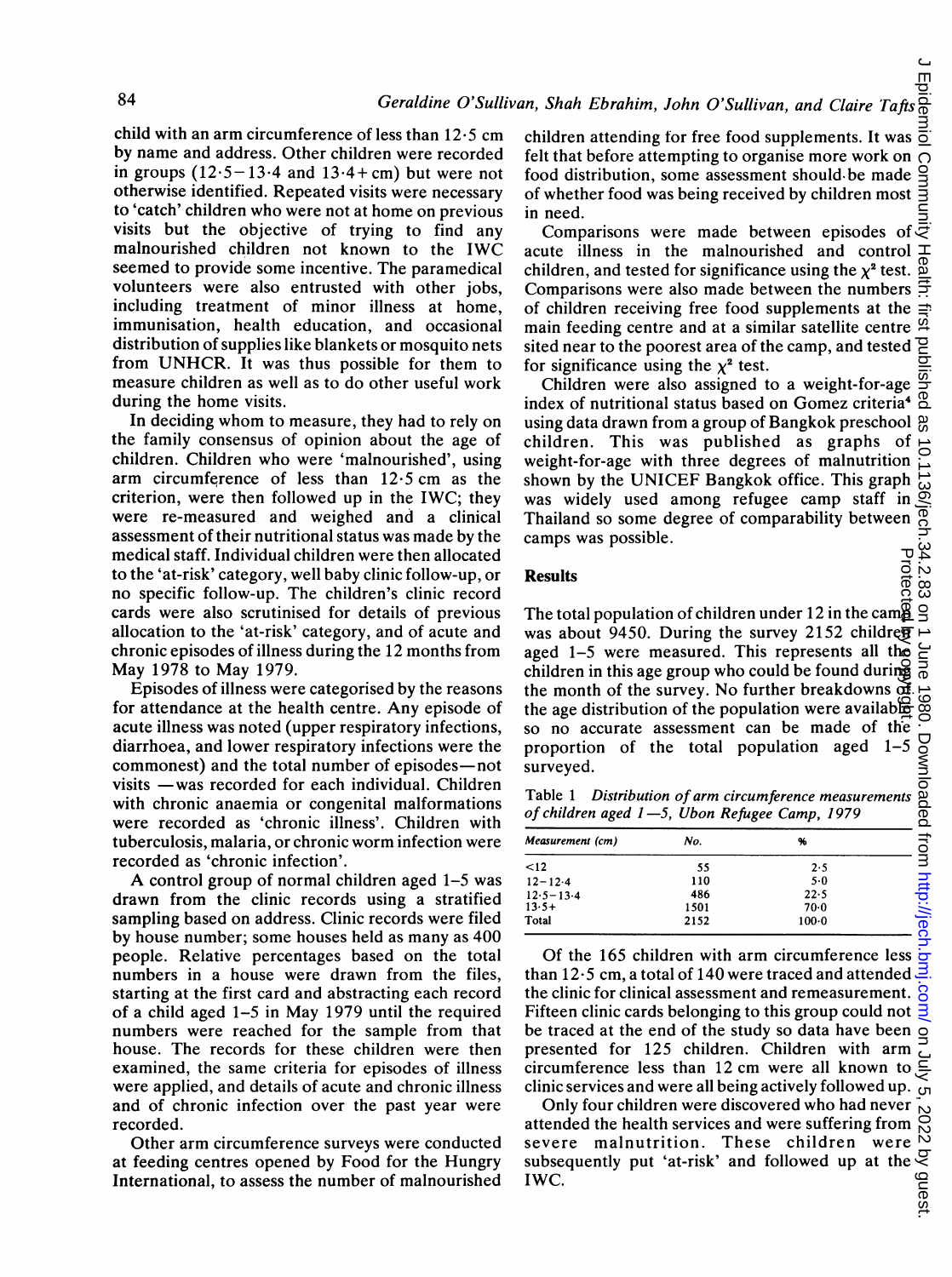Analyses of episodes of acute infectious illness during the year were tabulated for both the control group and the malnourished children.

Table 2 Episodes ofacute illness experienced by children in the study group (arm circumference  $\leq l$ 2.5 cm) and a control group of normal children in <sup>a</sup> one-year period.

| No. of episodes        | No. of children |               |  |
|------------------------|-----------------|---------------|--|
|                        | Study group     | Control group |  |
| 0                      | 6               | 10            |  |
|                        | 55              | 84            |  |
|                        | 49              | 23            |  |
| $1-4$<br>$5+$<br>Total | 110             | 117           |  |

 $\chi^2 2df = 16.26 \overline{P} < 0.001$ 

It can be seen that the malnourished group (arm circumference less than  $12.5$  cm) experienced far more episodes of acute illness than the control group. This indicates that the study group were more susceptible than the controls to acute infections. In the study group there were also 13 children suffering from chronic infection but in the control group there was only one. One child in the study group and two in the control group had congenital malformations.

When arm circumference was compared with weight-for-age criteria of nutritional status, based on measurements made on Bangkok preschool children, 22% were found to be in the normal range. In other words, as a screening test, arm circumference had a false positive pickup ratio of 1: 5.

Table 3 Distribution of children in the study group (arm circumference  $\langle 12.5 \text{ cm} \rangle$  by weight-for-age index of nutritional status

| <b>Nutritional status</b>  | No. | %   |  |
|----------------------------|-----|-----|--|
| Normal                     | 27  | 22  |  |
| First degree malnutrition  | 17  | 14  |  |
| Second degree malnutrition | 44  | 35  |  |
| Third degree malnutrition  | 33  | 27  |  |
| Small stature (congenital) | 3   |     |  |
| Total                      | 124 | 100 |  |

Further studies were performed by Laotian paramedical volunteers at the feeding centres opened by Food for the Hungry. The main centre was next door to the camp health centre with a satellite centre located in the poorest area of the camp.

From the main survey, the expected distribution of arm circumference among children attending the feeding centres would be about 30% less than 13.5 cm, or about 7.5% below 12.5 cm, assuming the main survey to be representative of the whole 1-5-year-old population in the camp.

Table 4 Distribution of arm circumference measurements of children aged  $1-5$  attending two feeding centres at Ubon Refugee Camp, 1979

| Measurement (cm) | Main centre |         | Satellite centre |          |  |
|------------------|-------------|---------|------------------|----------|--|
|                  | No.         | %       | No.              | %        |  |
| < 12.4           | 0           |         | 0                |          |  |
| $12.5 - 13.4$    | 20          | 4.5     | 37               | 14.5     |  |
| $13.5+$          | 411         | 95.5    | 218              | $85 - 5$ |  |
| Total            | 431         | $100-0$ | 255              | $100-0$  |  |

 $\chi^2$  1df (row 1 ignored) = 20.49 P <<0.001

## **Discussion**

Measurement of mid-arm circumference proved to be a feasible activity for paramedical volunteers with little training. It was satisfying to the IWC staff to find out that of all children aged 1-5 measured in the survey, only four with severe malnutrition were not known to the health services. Using weight-for-age as an index of nutritional status, it was possible to validate arm circumference as likely to pick up about 80% of children with subnormal nutritional status. Also, by using crude morbidity incidence as an index against which to compare arm circumference, it was possible to show that children with arm circumference less than 12-5 cm had more episodes of acute illness and a higher prevalence of chronic infection than a control group of normal children. This compares well with studies by other workers who have obtained good correlations between arm circumference and weight-for-height and weight-for-age indices.<sup>5</sup>

Applying this method of assessment of nutritional status to the feeding centres within the camp revealed that the centres were not providing food to children with the most severe nutritional problems. The children attending the centres were better nourished than would be expected (on arm circumference criteria) from the main study. However, it was interesting to find that more children with intermediate arm circumferences (12-5-13.4 cm) attended a feeding centre in the poorest area of the camp. It would therefore seem appropriate to set up any more feeding centres close to the poorest areas.

This study does suffer from the uncertainties implicit in any population that is changing in size and composition from month to month. Population denominators are commonly not available in any community-based survey work carried out in developing countries, because registration of individuals, or censuses, are either not done or done unreliably. The total number of children aged 1-5 covered by the survey was 2152 but there were no accurate denominators with which to compare this figure. It was necessary to rely on our volunteers, who

 $\subset$